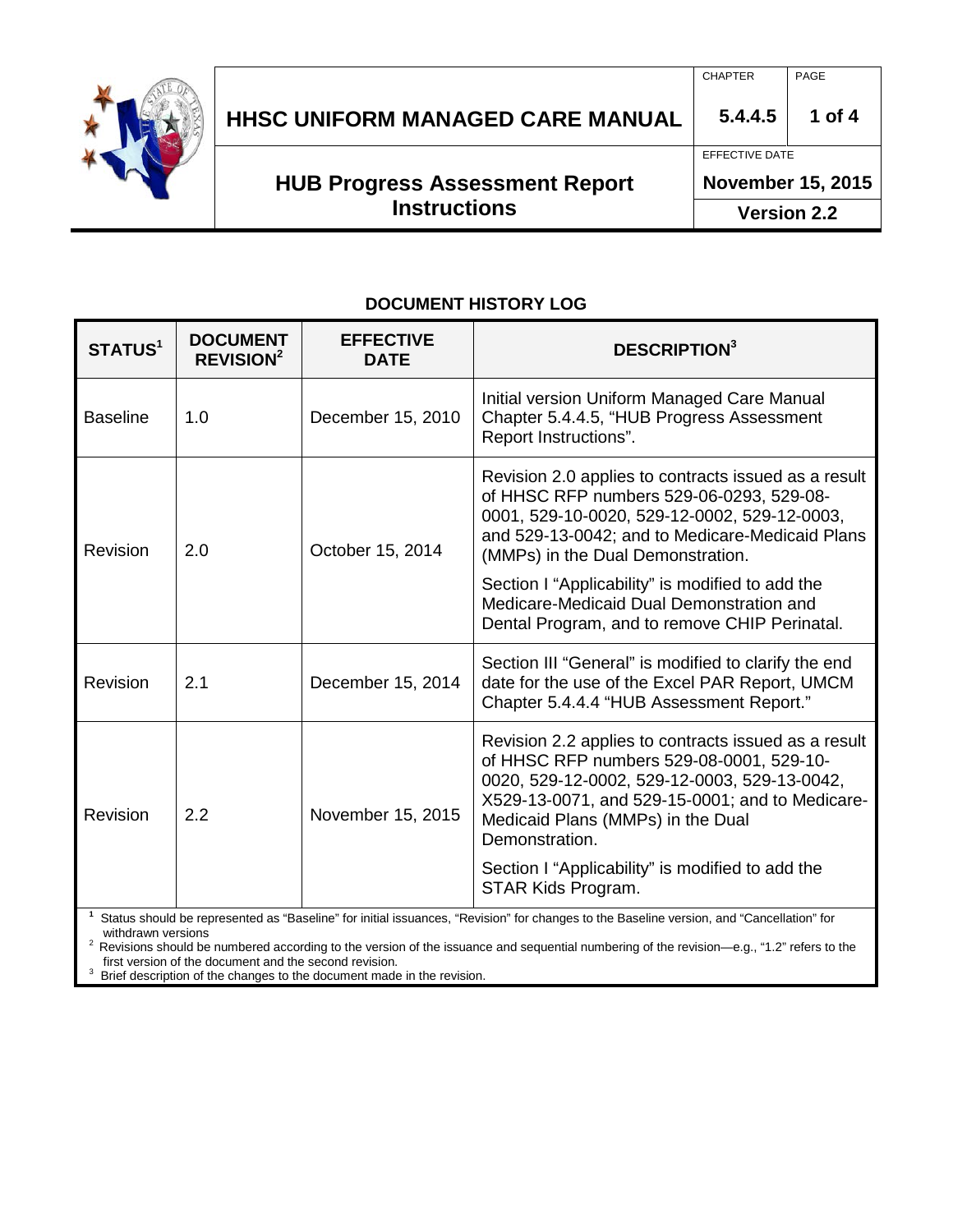

### CHAPTER PAGE

EFFECTIVE DATE

**HUB Progress Assessment Report Instructions**

**November 15, 2015**

**Version 2.2**

#### **INSTRUCTIONS FOR COMPLETING THE ADMINISTRATIVE SERVICES HUB SUBCONTRACTING PLAN PROGRESS ASSESSMENT REPORT (FOR CONTRACTS EXECUTED IN OR AFTER 2007)**

#### **I. Applicability**

**Applicability** Modified by Versions 2.0 and 2.1

This chapter applies to Managed Care Organizations (MCOs) participating in STAR, STAR+PLUS (including the Medicare-Medicaid Dual Demonstration), CHIP, STAR Kids, or STAR Health Programs, or Dental Contractors providing Texas Medicaid and CHIP Dental Services to members through dental health plans. In the chapter, references to "CHIP" or the "CHIP Managed Care Program(s)" apply to the CHIP Program and the CHIP Dental Contractors. References to "Medicaid" or the "Medicaid Managed Care Program(s)" apply to the STAR, STAR+PLUS, STAR Kids, and STAR Health Programs and the Medicaid Dental Contractors. The term "MCO" includes health maintenance organizations (HMOs), exclusive provider organizations (EPOs), insurers, Dental Contractors, Medicare-Medicaid Plans (MMPs), and any other entities licensed or approved by the Texas Department of Insurance.

The requirements in this chapter apply to all MCO contracts originally executed in or **after 2007**.

#### **II. Objective**

MCO contracting with the State of Texas to provide comprehensive health care services to qualified Program recipients must submit the HUB Subcontracting Plan (HSP) Prime Contracting Progress Assessment Report (PAR), in accordance with the Contract requirements, [Texas Government Code §2161.253,](http://www.statutes.legis.state.tx.us/Docs/GV/htm/GV.2161.htm#2161.253) and [34 Texas Administrative Code §](http://info.sos.state.tx.us/pls/pub/readtac$ext.TacPage?sl=R&app=9&p_dir=&p_rloc=&p_tloc=&p_ploc=&pg=1&p_tac=&ti=34&pt=1&ch=20&rl=14) 20.14 (f)(1).

#### **III. General**

**General** Modified by Version 2.1

HSP PAR is a monthly report submitted by the MCO during the contract term. The HHSC HUB Program Office uses the report to monitor the MCO's utilization, based off the Contractor's HSP, and to maintain compliance in accordance with  $34$  Texas Administrative Code § 20.14 (f)(1). The PAR must be completed using the required form provided by the HHSC. (See UMCM Chapter 5.4.4.4.) Each report covers the preceding month's activities. Submission of the PAR is due by the  $5<sup>th</sup>$  day on March and September and the 10<sup>th</sup> day of all other months. Should the  $5<sup>th</sup>$  or 10<sup>th</sup> day fall on a weekend, the PAR will be due on the business day prior to the  $5<sup>th</sup>$  or 10<sup>th</sup>. The PAR must be submitted via e-mail to the HHSC HUB Program Office.

The HHSC HUB Program Office will monitor and audit the MCO's PAR to determine if Administrative Services Subcontract utilization meets or exceeds the MCO's good faith efforts as specified in the contract. If the MCO is meeting or exceeding its good faith efforts, the HHSC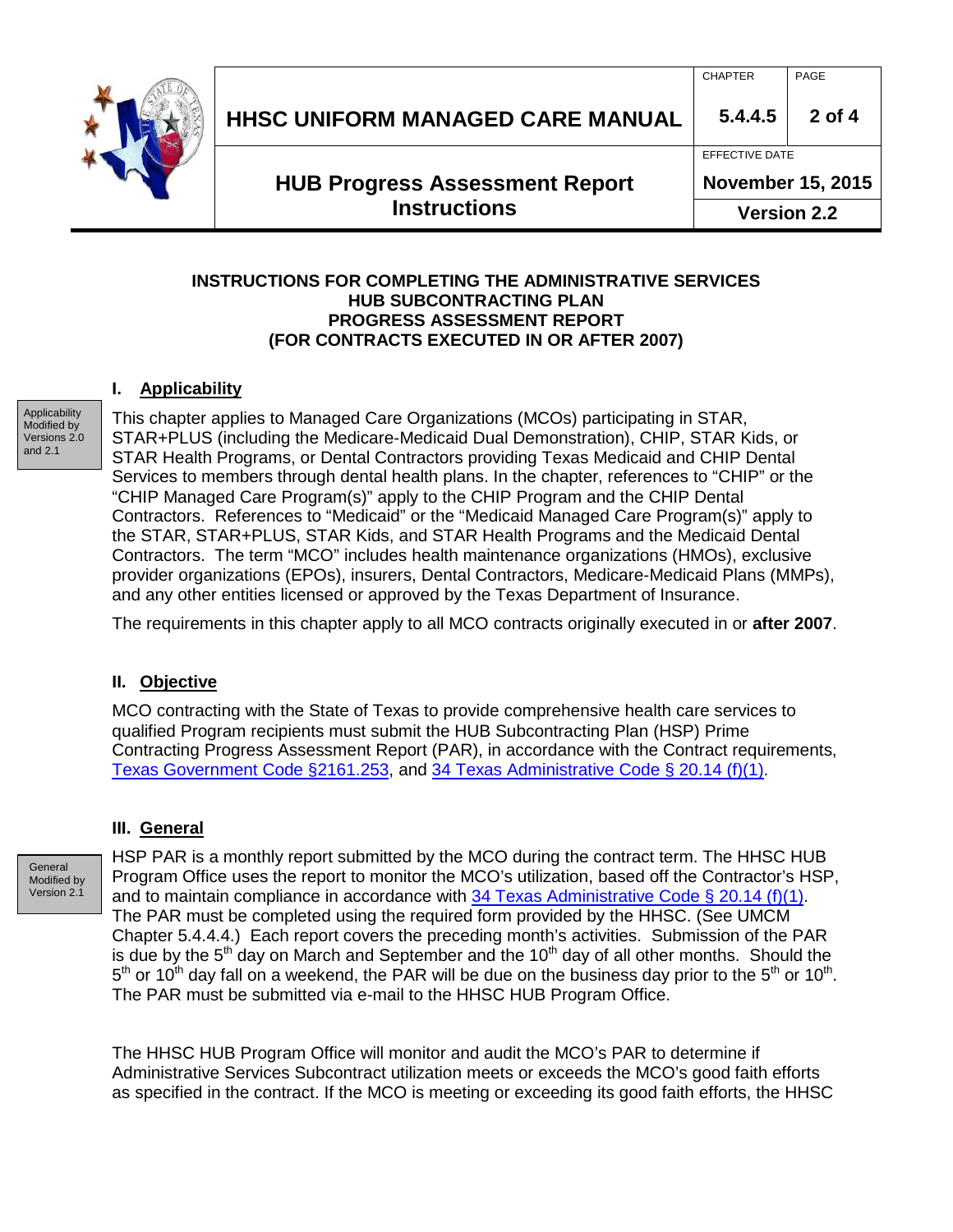

| <b>HUB Progress Assessment Report</b>   | EFFECTIVE DATE<br><b>November 15, 2015</b> |                |
|-----------------------------------------|--------------------------------------------|----------------|
|                                         |                                            |                |
| <b>HHSC UNIFORM MANAGED CARE MANUAL</b> | <b>CHAPTER</b><br>5.4.4.5                  | PAGE<br>3 of 4 |

HUB Program Office will maintain documentation of all audits conducted. If the MCO fails to meet the HUB requirements, the HHSC HUB Program Office will contact the Project/Contract Manager/Purchasing Representative and MCO to discuss any deficiencies. The MCO will be given an opportunity to submit documentation and provide explanation for failure to comply with its "Good Faith Effort" in accordance with [34 Texas Administrative Code §](http://info.sos.state.tx.us/pls/pub/readtac$ext.TacPage?sl=T&app=9&p_dir=F&p_rloc=130934&p_tloc=14711&p_ploc=1&pg=2&p_tac=&ti=34&pt=1&ch=20&rl=14) 20.14 (f)(2), and may be subject to contractual remedies for failure to comply.

The Excel PAR form, UMCM Chapter 5.4.4.4 HUB Assessment Report," is to be used only until the MCO receives HUB Portal Training and has been granted access to the HUB Portal. Once training has been completed at the HUB Post Award Meeting and access has been granted, the MCO is required to submit its monthly PAR information via the HUB Portal (See UMCM Chapter 5.4.4.7 "HUB Portal Progress Assessment Report (PAR) Instructions"). The HHSC HUB Office will not accept Excel PAR Forms from the MCO after the MCO has received training and been granted access to the HUB Portal unless the MCO is notified by the HUB Office to submit the monthly PAR using the Excel Form.

#### **IV. Data Entry for the HSP PAR**

Enter the following information based on the **Prime Contractor (MCO)**:

**Contract /Requisition Number:** Number given by HHSC

**Date of Award:** Award date indicated by HHSC

**Object Code:** (Agency Use Only)

**Contracting Agency/University Name:** The agency you have the contract with

**Contractor (Company) Name:** Company name as seen on the contract

**State of Texas VID#:** Company number issued by the State of Texas

**Point of Contact:** Contact person designated as the liaison for the HUB report

**Phone#:** Phone number of contact person

**Reporting (Month) Period:** (Previous month)

**Total Amount Paid this Reporting Period to Contractor:** Enter the total \$ amount received from HHSC for the reporting month.

Enter the following information based on the Administrative Services **Subcontractor**:

When completing the information below, list all Administrative Services Subcontractors identified on the original HSP submitted with the MCO's proposal. During each reporting period, if the subcontractor did not receive a payment for that month, place a zero dollar